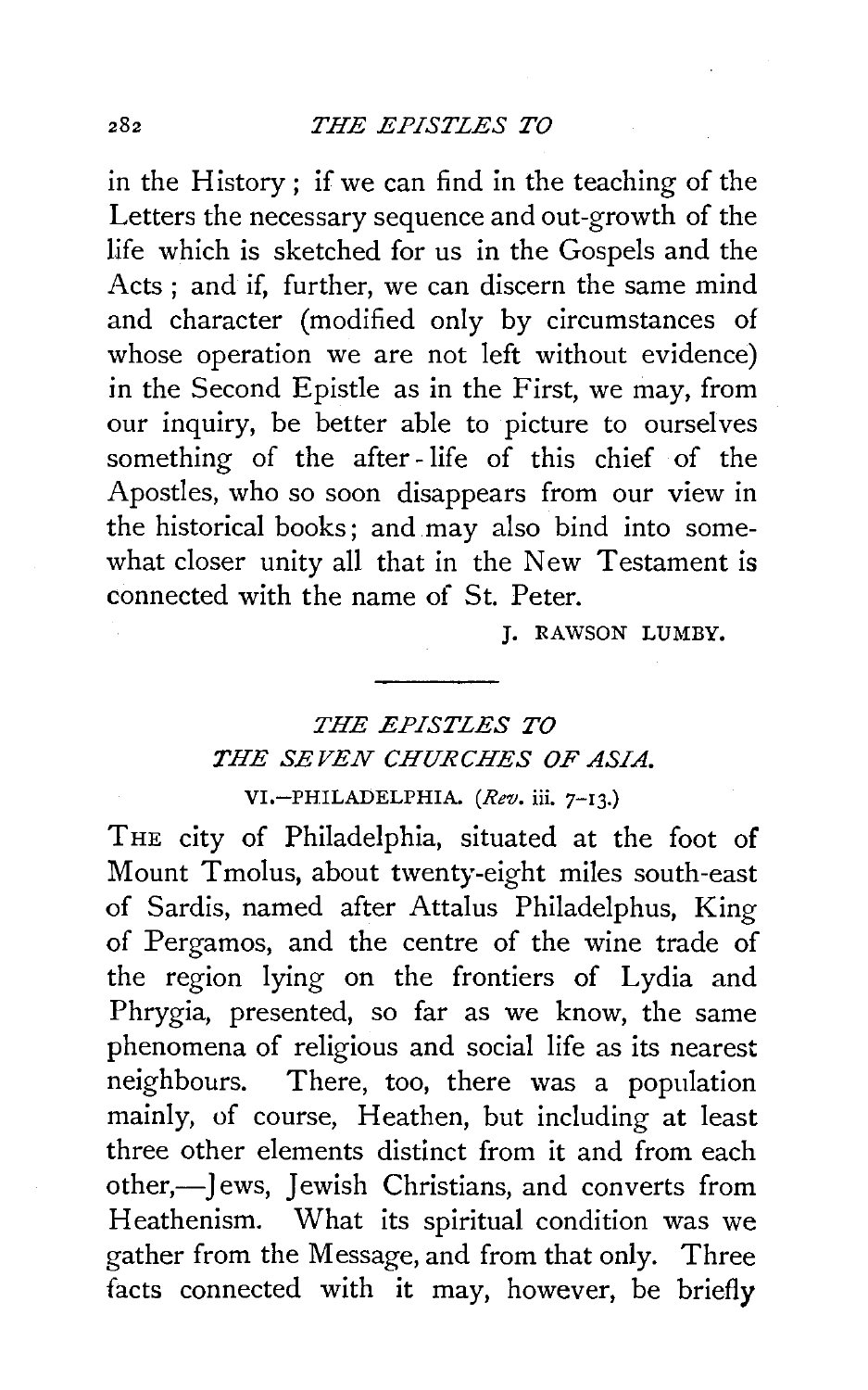noticed, as having some historical interest. I. That, like Sardis, it had suffered severely from the great Asiatic earthquake in the reign of Tiberius. 2. That of all the Seven Churches it had the longest duration of prosperity as a Christian city, and is still a spacious town, with the remains of not less than twenty- four churches. 3· That of all the seven its name alone appears in the catalogue of modern cities. The meaning of the word, "brotherly love," or " love of the brethren," perhaps also the special character of the promises connected with it in the Apocalyptic Message, commended it to the mind of William Penn as the fittest he could find for the city which he founded on the banks of the Delaware ; and so it has won for the name of the old Asiatic city a higher niche of fame than it would otherwise ever have filled in the world's history.

The name by which the Sender of the Message here describes himself is that of *"the holy, the true, he that hath the key of David, he who openeth, and*  none shall shut, he who shutteth, and none shall open." Each of these epithets has a special significance, and calls for a few words in explanation of it. I. *"The holy."* The word here used is, it must be remembered,  $\mathring{a}_{\gamma\iota o\varsigma}$ , not  $\mathring{\sigma}_{\iota o\varsigma}$ , and represents the holiness of consecration rather than that which is ethical and indwelling. As such, in by far the great majority of instances, it is used either of the "saints" as consecrated, in spite of manifold individual weaknesses, to a life of devotion; or of the Temple and its sanctuaries, literal or spiritual, as dedicated to God's service (1 Cor. iii. 17; Ephes. ii. 21; Heb. viii. 2 and *passim);* more prominently still of the Holy Spirit,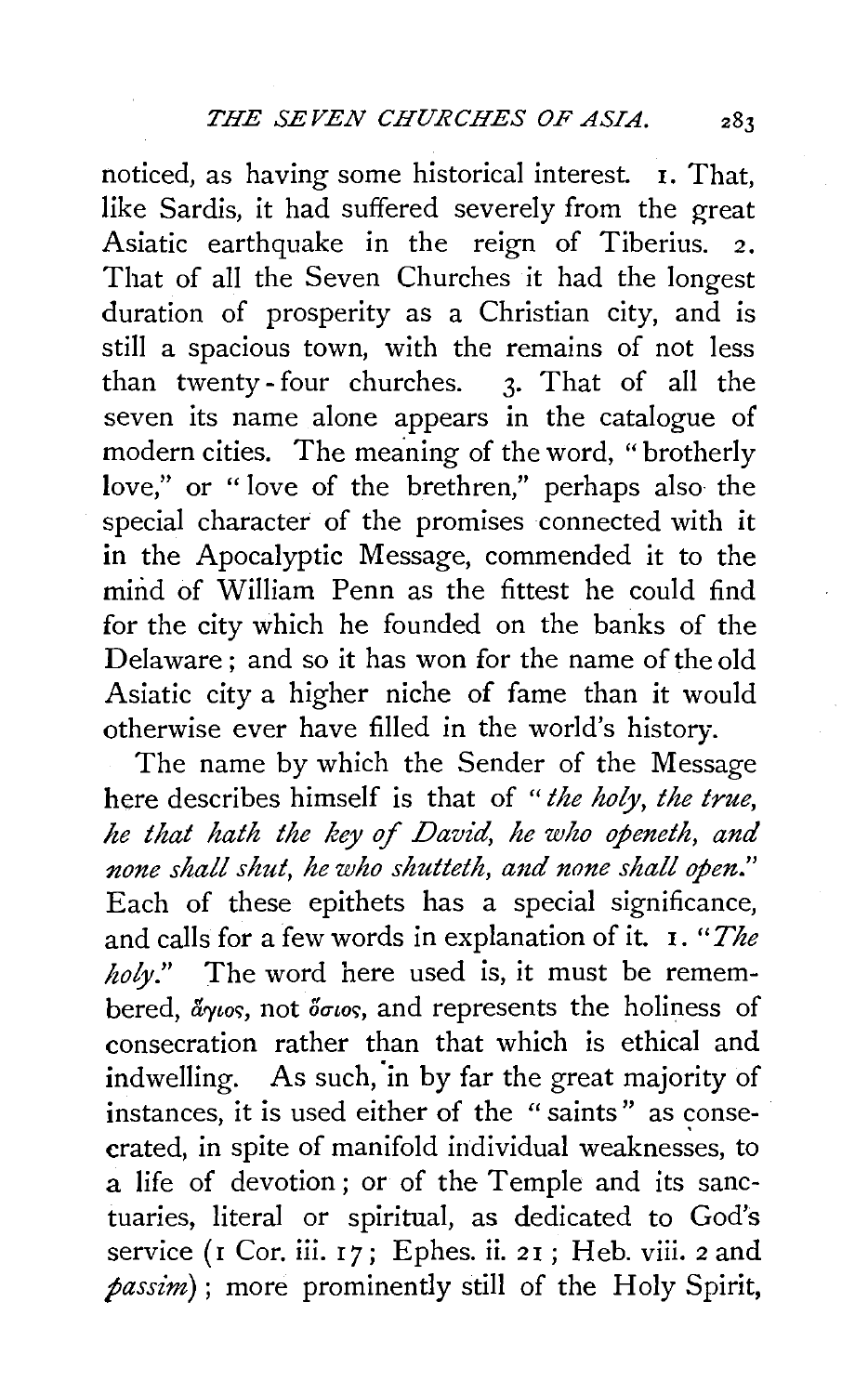as partaking that otherwise incommunicable sanctity which belongs to the Divine Essence. Of the person of the Lord Jesus it is used but rarely. It would seem, however, to have been one of the names, more or less accepted as equivalent to that of the Messiah, which were current during his ministry. It came from the lips of the Gadarene demoniac when he uttered the cry, "I know thee who thou art, the Holy One of God" (Luke iv. 34). But it was not only from those lips that that word had come before in the hearing of the Apostle. If we take the reading of all the great MSS., including the Sinaitic, we find it was the form of the confession borne by St. Peter and recorded in John vi. 69 : " Thou art the Christ," not as in our Version, "the Son of the living God," but, "the Holy One of God." That name is now recalled to the Disciple's mind in special connection, we may believe, with the memories of that day, but also, and more prominently, with the promises with which this Message ends, every one of which especially brings out the idea of consecration, the pillar in the temple of God, the name and the city of God.

If textual criticism has helped us to trace the first of these great adjectives to its source, so, indirectly, it suggests the subtle links of association by which "the holy" and "the true" were connected. For it was on the self-same day that the beloved Disciple had heard from his Master's lips, for the first time, that word thus applied, when He spoke of Himself as" the *true* bread that came down from heaven." Whatever may have been its equivalent in the Aramaic which our Lord spoke, it is a familiar fact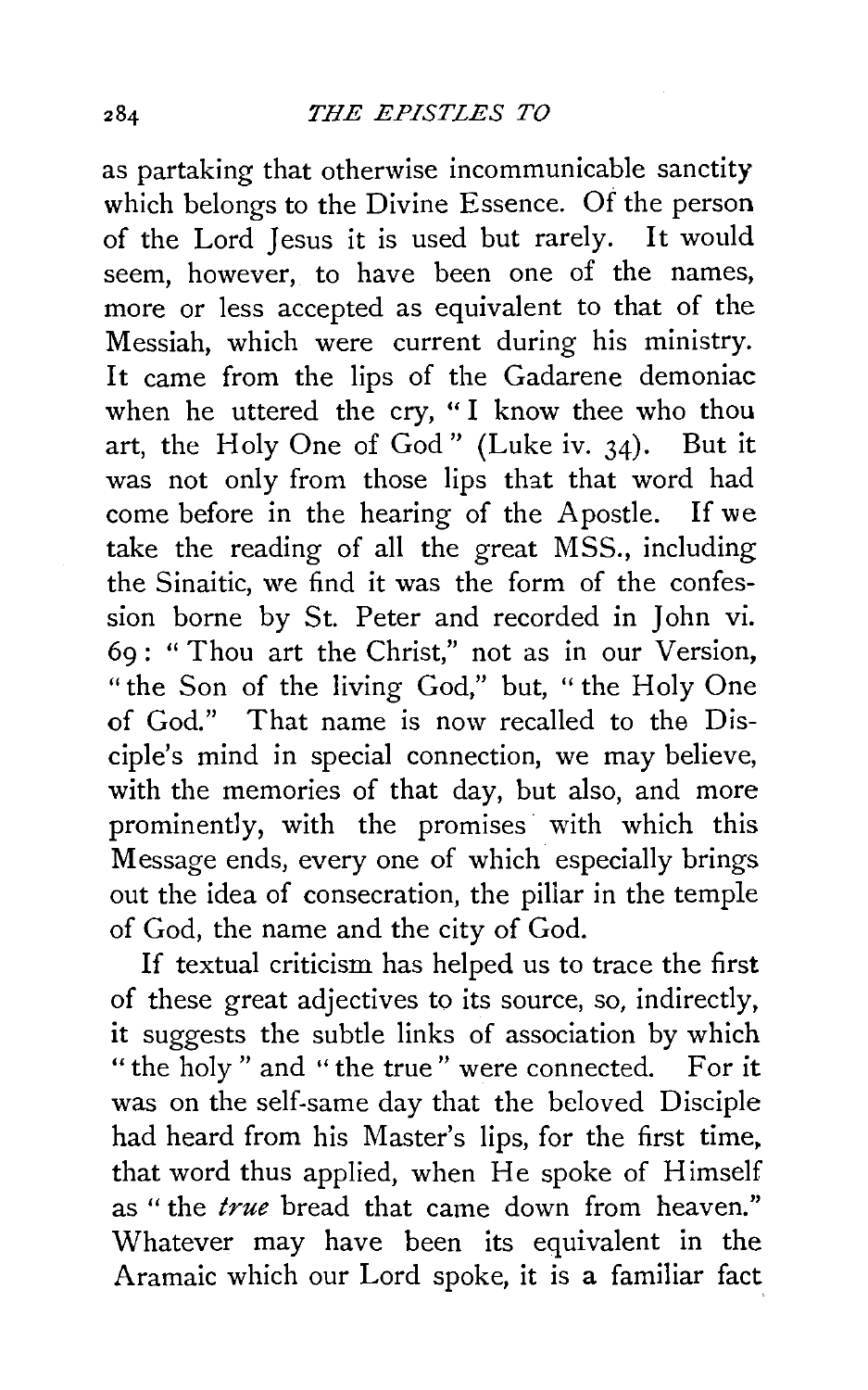that the Greek word which St. John uses  $(\partial \lambda \eta \theta \psi)$ was with him a favourite and characteristic one. It expressed, more than the simpler  $\partial \lambda \eta \theta \eta'$ . " true with all the fulness of truth," true not only as opposed to false, but as distinguished from all shadows of, and approximations to, the truth. So we have, for example, the "*true* light" (John i. 9), the "*true* worshippers" (John iv. 23), the "only *true* God" (John xvii. 3). The last application had raised it almost to the level, not only of a divine attribute, but of a divine Name, and it is as such that it is used here. The Lord who speaks to the Churches claims to be holy as the Father is holy, true as He is true.

In the words that follow we have a manifest reproduction of a passage in that strange episode in the prophecy of Isaiah (xxii.  $15-25$ ) which contrasts the character and the fortunes of Shebna the scribe ·and Eliakim the son of Hilkiah, that was "over the household" of Hezekiah. While the doom of shame and exile was predicted for the former, for the latter there was honour and advancement. "The key of the house of David will I lay upon his shoulder : so he shall open, and none shall shut ; and he shall shut, and none shall open." His influence in the great crisis that was coming on the kingdom of Judah was to be mighty for good. He was to be "a father to the inhabitants of Jerusalem and to the house of David." Here, of course, the historical bearing of the words falls entirely into the background. And the words are chosen simply because they described, in terms which the prophecy had made familiar, that aspect of the highest sovereignty which was now most needed. They are not identical, it will be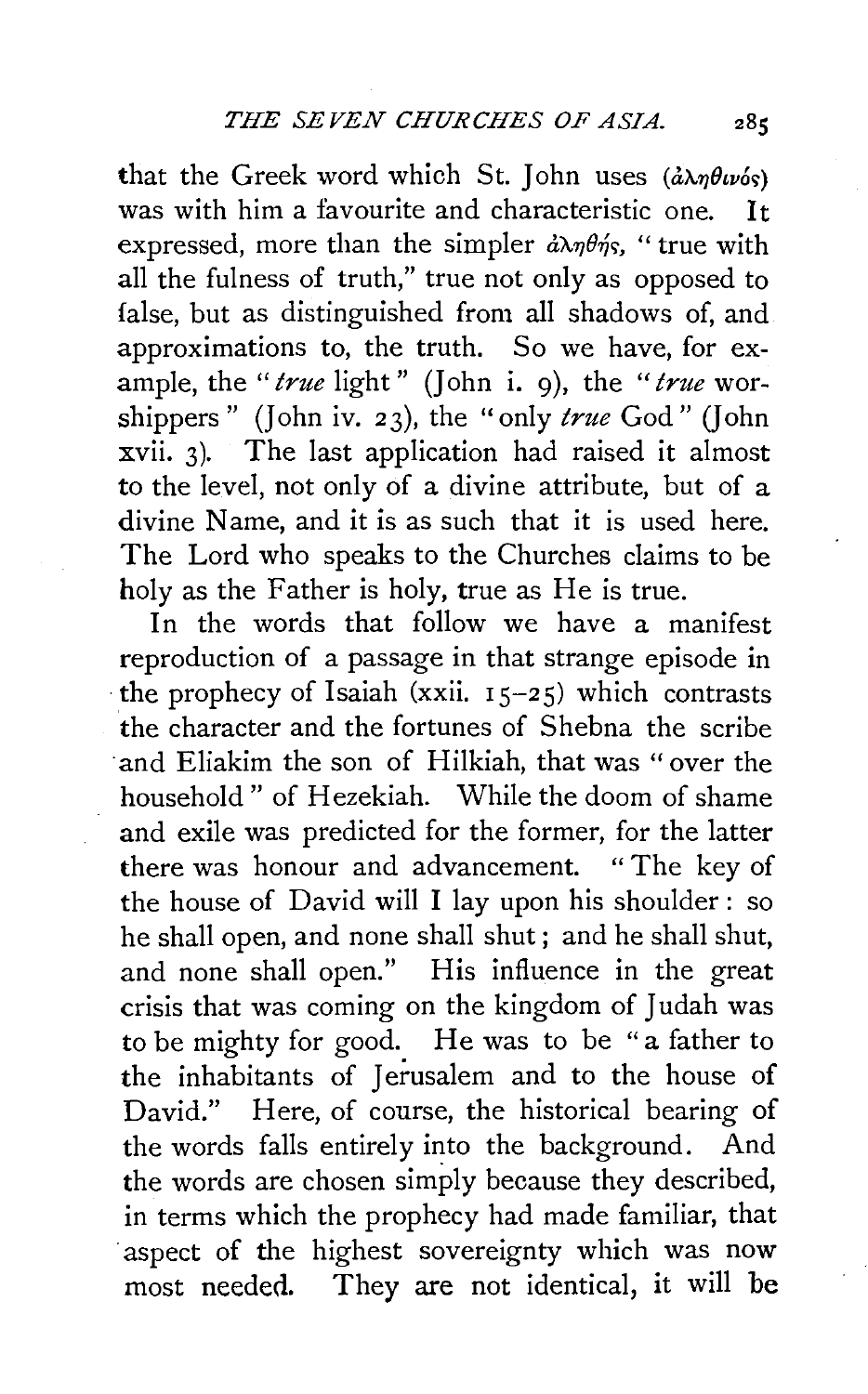noticed, with those which described the Lord of the Churches as having the keys of Hades and of Death (Chap. i. I9). There He was manifested as extending his sway into the world that lies behind the veil, the region of the unseen and spiritual, contemplated on its darker side. Here, in closer analogy with the promise of the keys of the kingdom of heaven to Peter (Matt. xvi. 19), what He claims is sovereignty over "the house of David," over the kingly palace of the Son of David, over the Church, as being the house of God. The right of admitting into that palace of. the great King is his, and his alone. Others in vain admit when He excludes, or exclude when He admits.

The next clause gives the more immediate application of the claim : *"I know thy works : behold I have set before thee an open door, and no man can shut it."* As before, I take the words as spoken primarily of the Angel or Bishop of the Church in his personal character; and, secondly, of the Church so far as it was represented by him. So taken, we cannot doubt that the " *works"* which the Lord " *knew* " were such as He recognized as being worthy of all praise. And the context at once determines the nature of those works and adds another link to the chain of evidence which shews that the teaching of the writer of the Apocalypse was, in all essential points, one with the teaching of St. Paul. If there was any phrase which more than another was characteristic of the language of the Apostle df the Gentiles, it was that of the " open door" which we are now considering. At Ephesus, a "great and effectual door" was opened unto him (I Cor xvi. 19).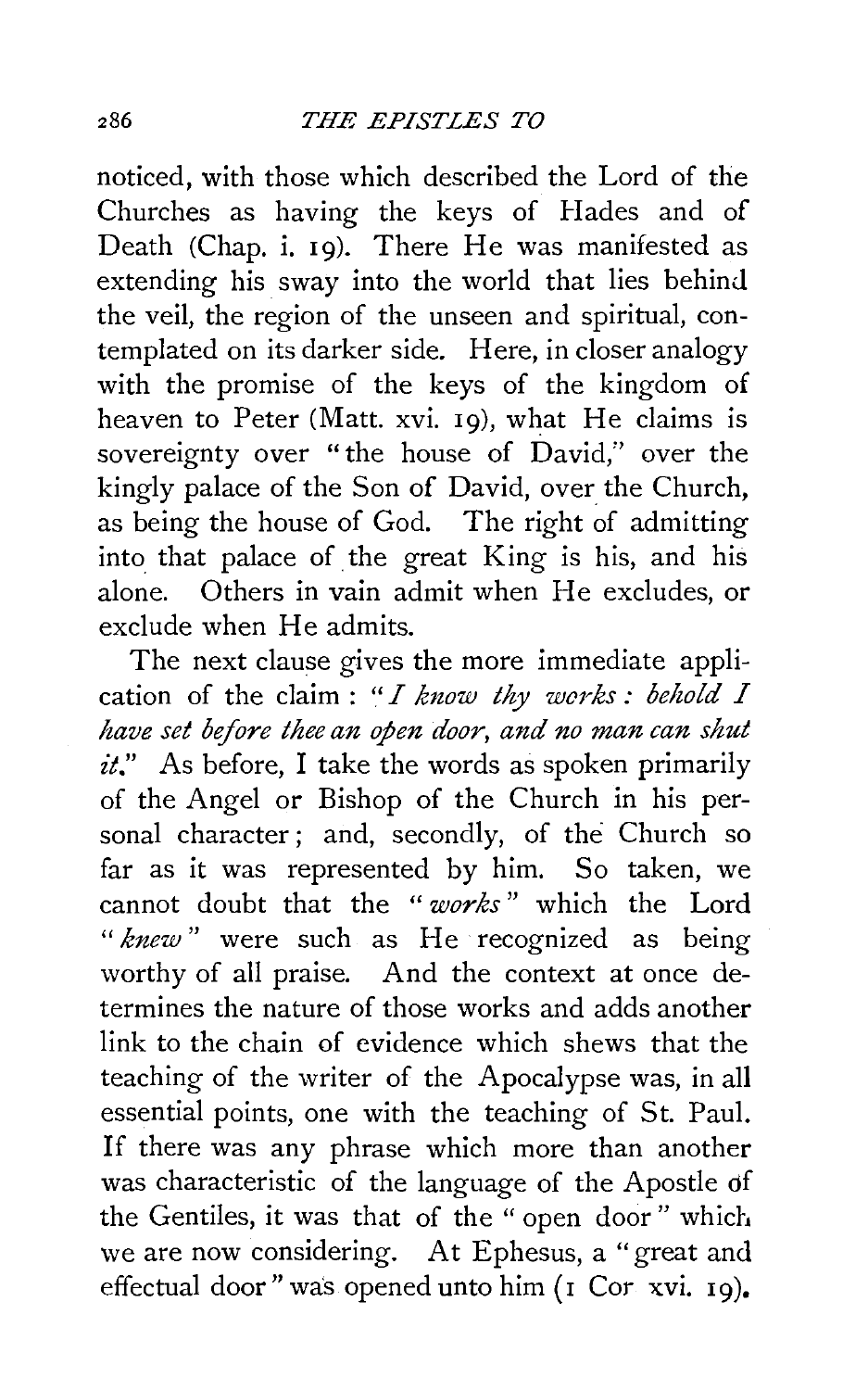At Troas a" door was opened unto him of the Lord" (2 Cor. ii. 12). He entreats those to whom he writes, to pray " that God would open to him a door of utterance to speak the mystery of Christ " (Col. iv. 3). So, in like manner, his friend and fellowworker, St. Luke, records how that the Lord had "opened the door of faith unto the Gentiles" (Acts xiv. 27). In all these cases the open door refers to the admission of the Gentile converts into the great house of God, the "opportunities for the mission work of the Church" (Alford) which the providence of God placed in the preacher's way. That phrase must, in the nature of things, have become current in the Churches which owed their very existence to the labours of St. Paul ; and when it came to the ear and was recorded by the pen of St. John, it could not fail to recall the same thought and to signify the same thing. The words which came to the Angel of the Church of Philadelphia were accordingly of the nature of an assurance and a promise. He was encouraged to persevere in the work in which he had already laboured so well by the declaration that in this he was a fellow-worker with his Lord, that no narrowing exclusiveness, no bitter antagonism should hinder its completion, that the door had been opened wide by Him who had the key of the house of David.

And this promise comes as the reward of faithfulness in the use of the opportunities that had already been granted : *"Because thou hast little power/ and*  yet didst keep my word, and didst not deny my name."

<sup>1</sup> No<sup>x</sup> "a little strength," as in our English Version, which lays an undue stress on the substantive rather than the adjective.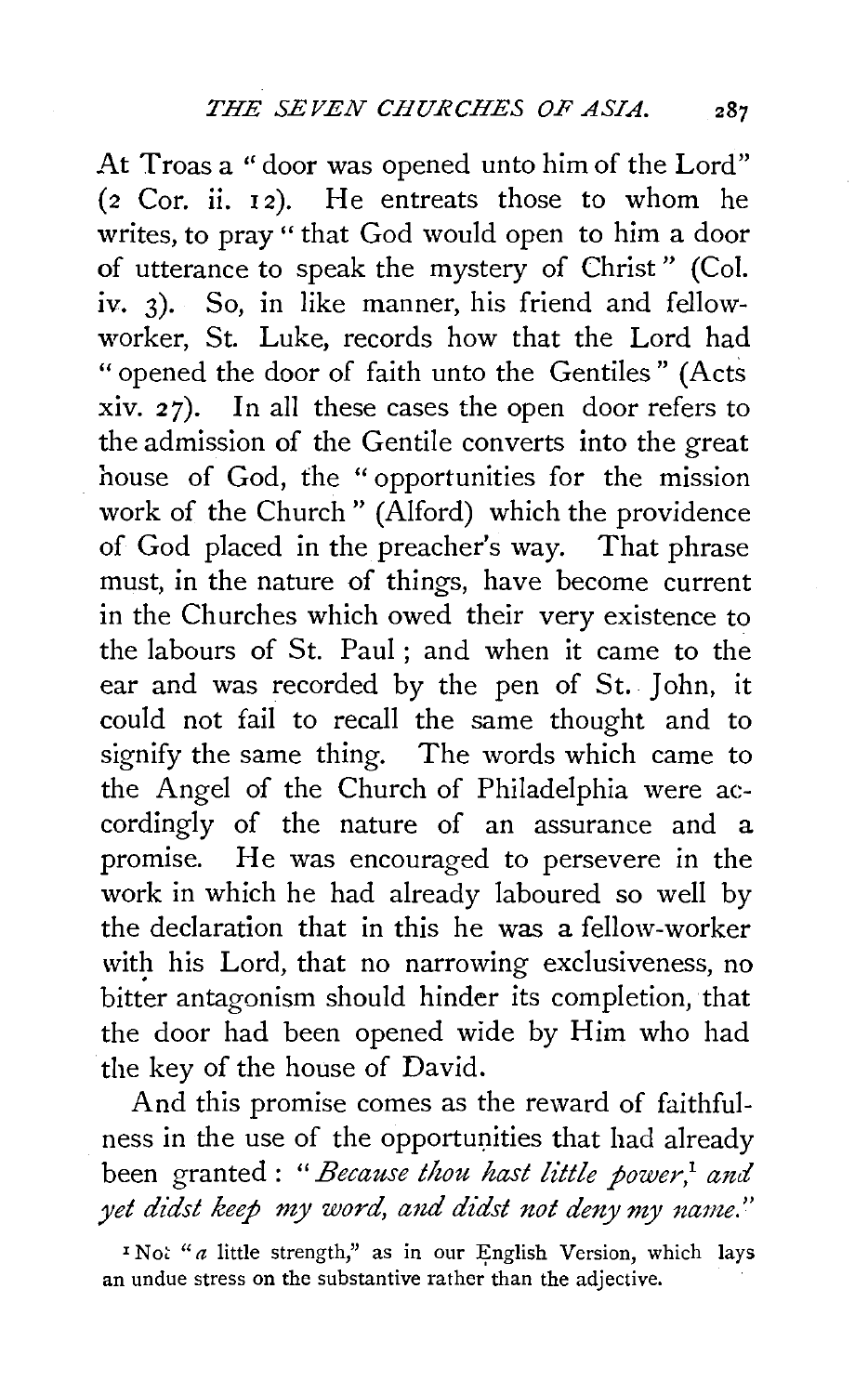The words point to something in the past history of the Church of Philadelphia and its ruler, the nature of which we can only infer from them and from their context. Some storm of persecution had burst upon him, probably, as at Smyrna, instigated by the Jews or the Judaizing section of the Church. They sought to shut the door which he had found open, and would have kept so. They were strong, and he was weak ; numbers were against him, and one whose faith was less real and living might have yielded to the pressure. But he, though not winning, like Antipas, the martyr's crown, had yet displayed the courage of the confessor, had kept the word, the doctrine, the creed, of his Lord, the mystery of the faith, the brotherhood of mankind in Christ, which was, in St. Paul's language, the substance of " the word of God," and had not been tempted to deny his name, the name of that Jesus to whom the Jews in their frenzy said, Anathema  $($ I Cor. xii. 3), through any fear of man. Like the faithful servant in the parable, he had thus been faithful in a very little (Matt. xxv.  $23$ ); and therefore, as the promise that follows shews, he was to be made "ruler over many things."

The reappearance of the same description as that which met us in the Epistle to the Church of Smyrna, points, as I have said, to the quarter from which the attack came. Here also we have those who "are of the synagogue of Satan, that say they are *Jews, and are not, but do lie.*" So far they seem to have gained the mastery. Though resisted, they are yet the stronger party. But the day of retribution is not far off. " *I will make them to come and*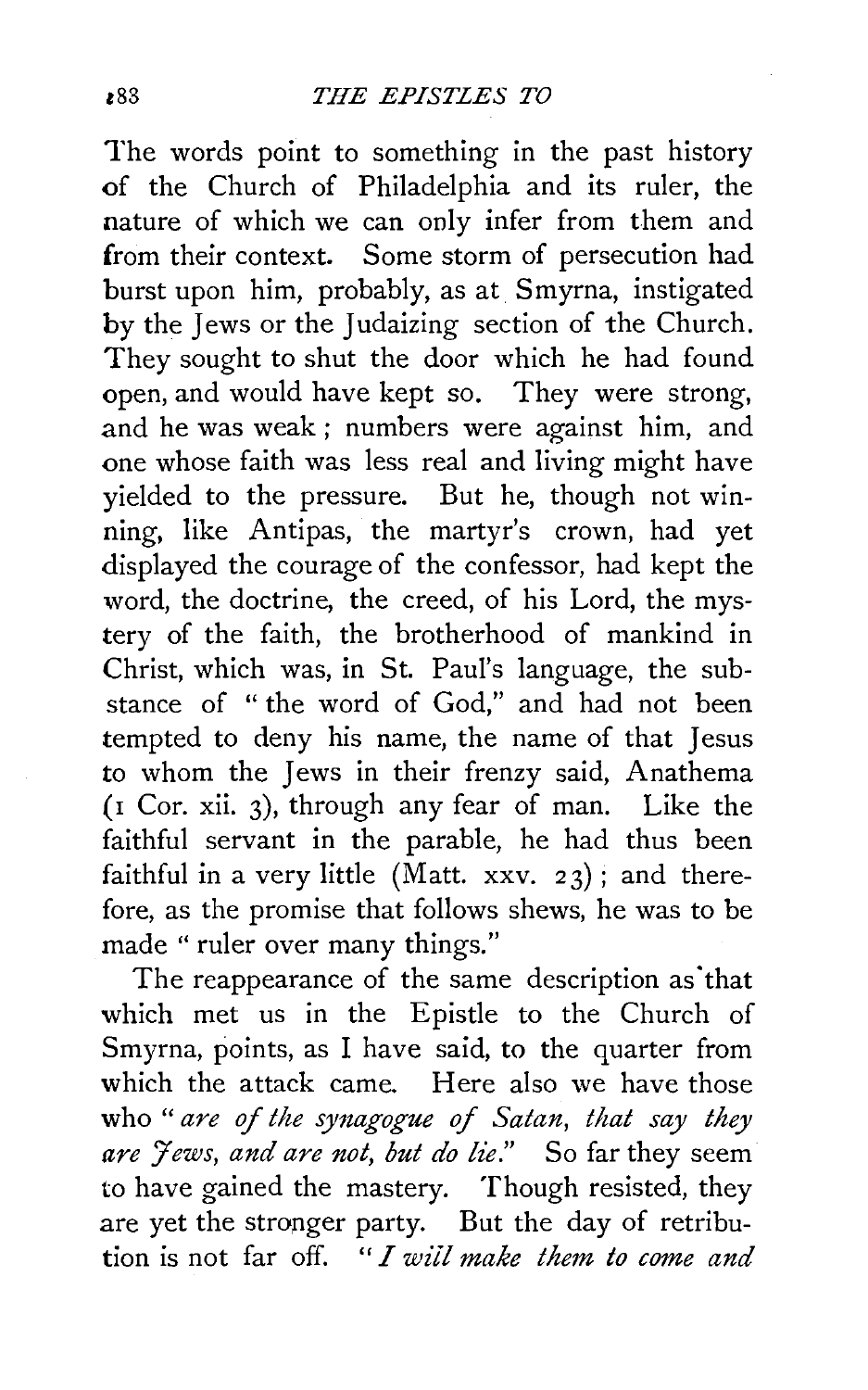*worship before thy feet, and to know that I have loved thee.*" Before long, in that "*hour of trial which was about to come upon the whole world,"* in the storm of persecution which, coming from Heathen panic and suspicion, would involve both Christian and Jew alike, the man who had been faithful in his work would be courted as a protector even by those who had been his bitterest enemies. They would then bow down and do him homage, and would recognize, it may be, in the outward events of life, it may be, in the very fact that his power to protect them would flow from his influence with those Gentiles against whose admission they had so vehemently protested, that his Lord had " *loved him,"* and would love him even to the end. He who had " *kept the word* of *the mdurance of Christ,"* the message which bade him endure, even as Christ also had endured the contradiction of sinners against Himself, the word which had passed, we may well believe, into a proverb, "He that endureth to the end, the same shall be saved," should, in his turn, be "kept" from that hour of trial or temptation, the "fiery trial' of 1 Pet. iv. 12, which was about to spread over the *"whole world"* of the Roman Empire, to *"try those that dwelt upon the earth."* 

And now, as before, in reference not only, or chiefly, to the far-off event that shall close the world's history, but to a nearer and more individual advent, we have the promise, *"I come*  quickly." The trial should not be long. The issue was not far off. Therefore "hold fast that which *thou hast,"* thy zeal, thy faith, thy endurance, thy open door, "*that no man take thy crown*"-that  $\sqrt{VOL}$ . III. 20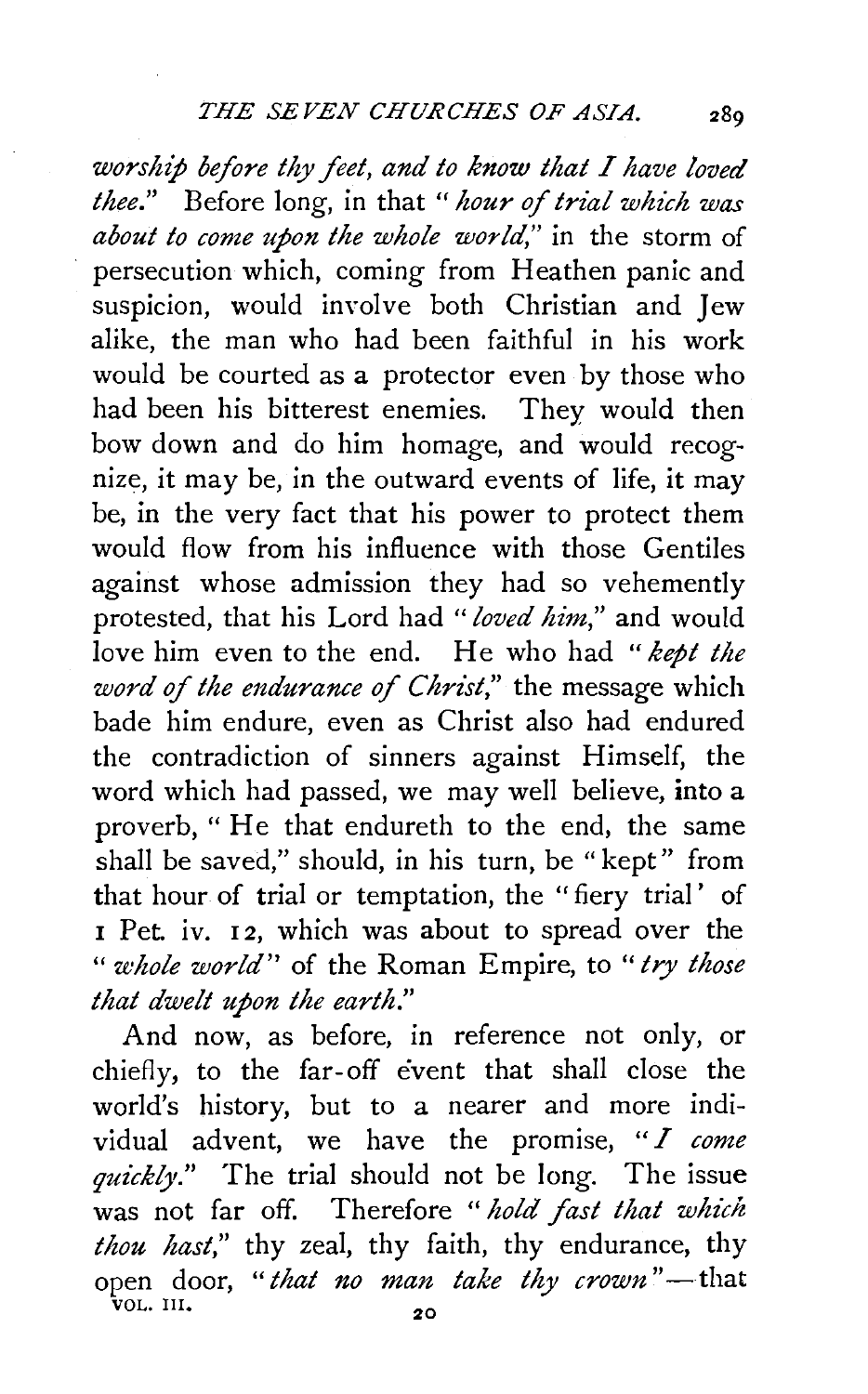-crown oflife (Rev. ii. 10) and righteousness (2 Tim. iv. 8) which is reserved for the faithful combatant. The promise to him that overcometh is, however, in this instance, more definite, and, if one may so .speak, more appropriate, than the simple crown of the conqueror: *"I will make him a pillar in the*  temple of my God, and he shall go no more out; and *I* will write upon him the name of my God, and the *name of the city of my God, the new Jerusalem, which cometh down out of heaven from my God, and my new name.*" The circle of imagery into which we are here brought anticipates the more wonderful and glorious visions with which the Apocalypse closes. There also we hear of "the great city, the holy Jerusalem, descending out of heaven from God" {Rev. xxi. 10). But there are differences of detail in the terms of the promise here which call for notice, and are, each of them, singularly suggestive. {I) In the vision of the holy city the Seer beheld no temple in it, for " the Lord God Almighty and the Lamb were the temple thereof" (Chap. xxi. 22). That which constitutes a sanctuary in the highest sense of the word temple *(vaos)* is the presence felt and, it may be, seen, of the god to whom it is dedicated. So our bodies are temples  $(vaoi)$  of the Holy Ghost (I Cor. vi. I9). So the Lord Jesus spake of the temple of his body (John ii. 2I). But in that heavenly city (itself, when we analyze it, but the symbol of a reality which as yet we know only in part and through types and shadows) that Divine Presence is everywhere manifesting itself to the whole company of the blessed according to the capacity of each ; and just as the material universe,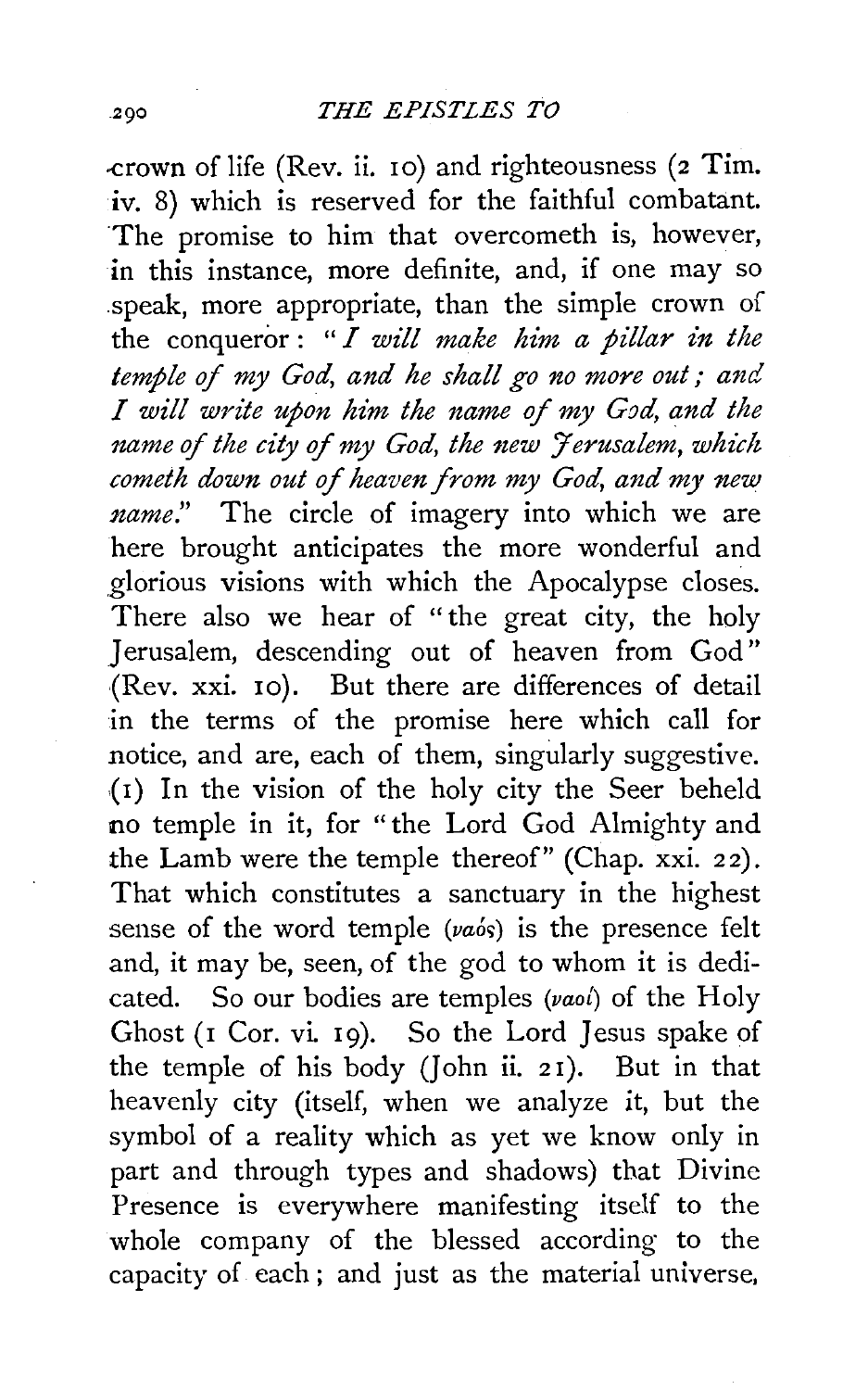in its relation to the creative power and the permanent and immanent energy of the Creator as sustaining it, is the Temple of the Lord God Almighty, ·so, where there is the presence of the Lamb, one with the *Logos,* revealing the Fatherhood and redeeming love of God, there also is the Temple which is wherever that Presence is. Here, however, in the earlier stage of the symbolic apocalypse, the mind of the Seer was not as yet *ripe* for that thought. It *is* to come to him when he *sees* the city. So long as he hears of it only by the hearing of the ear, he is to picture it to himself as having a temple analogous to that of the earthly Jerusalem, with which he was familiar. And *in* that Temple he that overcame was to be made *"a pillar."* It will 'be remembered that that was a title which, in its relation to the Church of God, had been borne by the Apostle himself. He, with Cephas and James, had been among those who seemed to be "pillars" of the Ecclesia at Jerusalem (Gal. ii. 9), sustaining the fabric of its polity. And now he hears the gracious promise that, as he had been in the earthly Ecclesia, which was the Temple of the living God, so should every one that overcometh be in that heavenly Temple. And that position once gained, should never afterwards be forfeited. "He shall go no *more out."* Here on earth there *is* to the last the possibility of failure. The surest *guide* may wander from the right path. The pillar may *give* way, and need removal, that the fabric may remain unshaken.)

 $1$  It is just possible that there may here be a local reference to the earthquakes from which Philadelphia had suffered, and which may have so shaken the fabric of many of its temples that some, at least, of their pillars had to be removed and new ones erected in their place.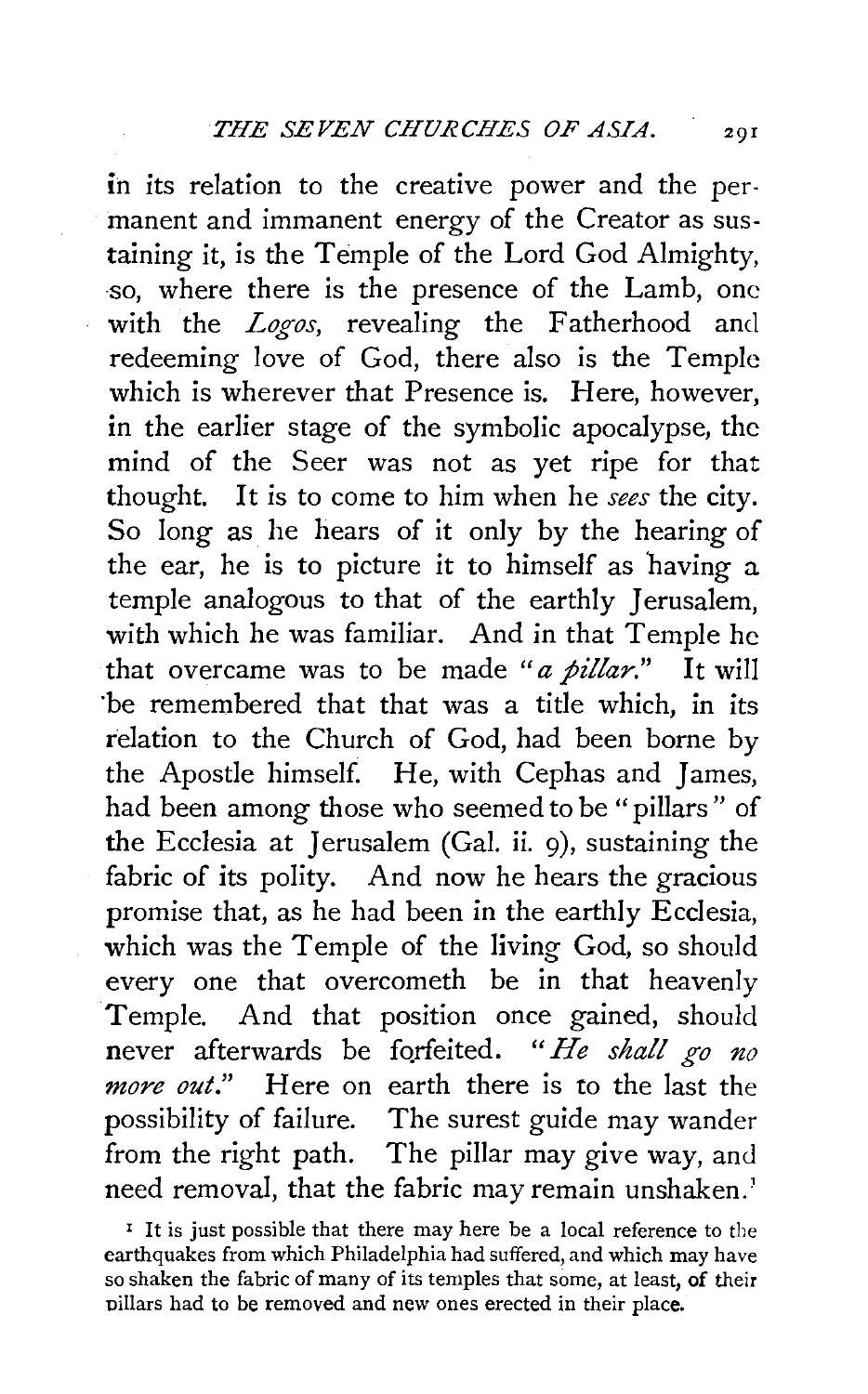But there the victors shall abide for ever, each, under this aspect of the symbol, a column in the Infinite Temple, as each, under another aspect, had been as a "living stone" in the structure of the temple upon earth. He that had the keys of the house of David would close the gates upon those who were received into the Holy City, so that there should be no departure.

*"I will write upon hzm the name* of *my God."* 1 So, in Chap. xxii. 4, we read of the servants of God in the heavenly city that "his name shall be on their foreheads," and in Chap. ix. 4, of those "who have the seal of God upon their foreheads." We can scarcely fail to see in this promise a reference to the thin plate of gold which was borne upon the forehead of Aaron and his successors in the office of the High Priest, and upon which was to be graven, "like the engraving of a signet, HoLINESS To THE LoRD" (Exod. xxviii. 36). And so the promise takes its place side by side with those which speak of the elect of God as being, like their Lord, sharers in a kingly priesthood. Their life of consecration, their fulfilment of the priestly ideal on earth, will hereafter be recognized by the consummation of that life in the heavenly Temple in which they have been made as pillars, not mute and motionless, like the columns in human form of an earthly temple, but living, moving, worshipping.

*"And the name of the city of my God, which is* 

x It has been a question whether the "writing upon *him,* or *it"* (the Greek admits, of course, of either rendering), refers to the pillar as such, or to the man as represented by it. Probably the frequent use of human figures in the Caryatides of Greek temples suggested the identification of the two.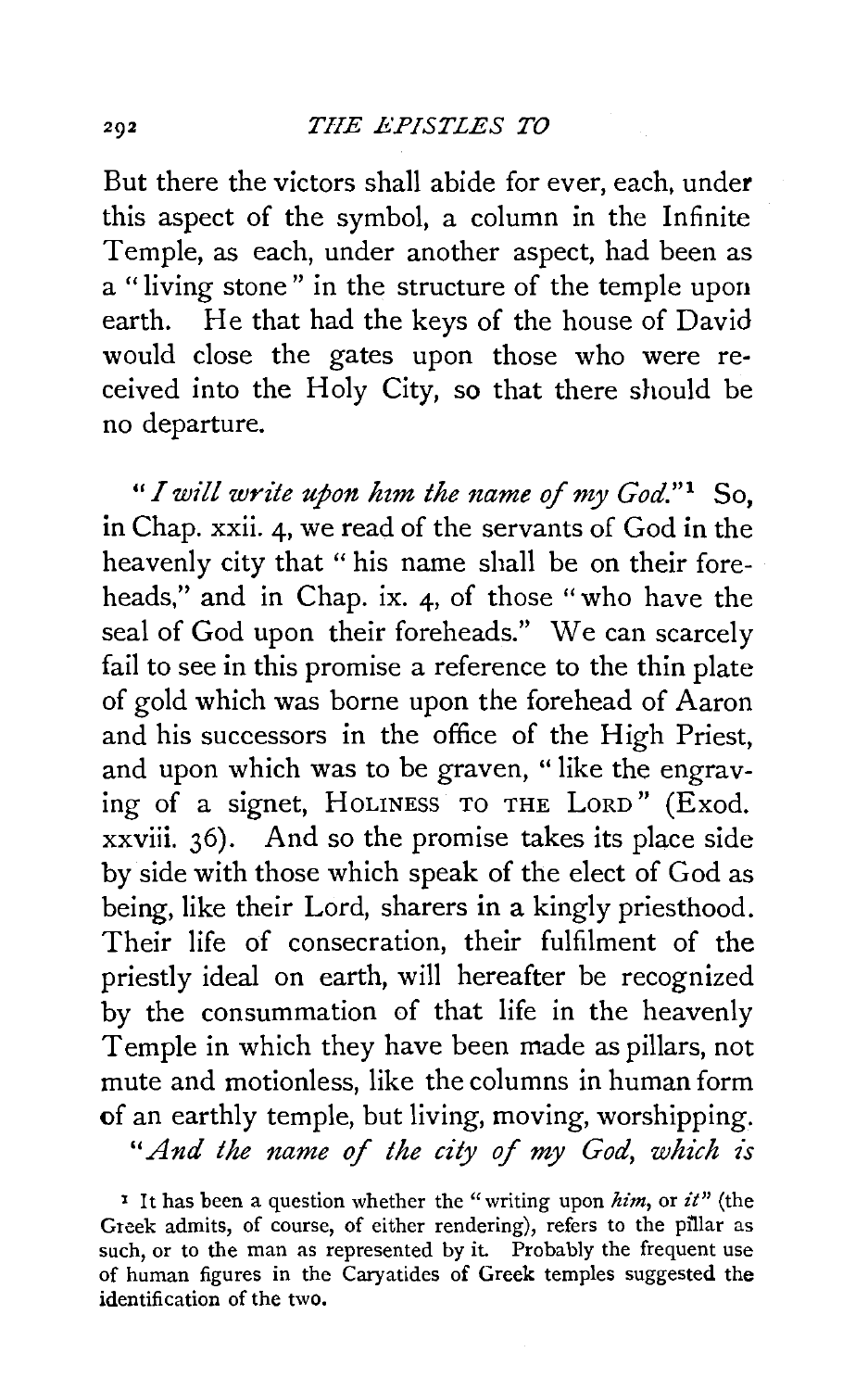*New Jerusalem."* Were the thoughts of the Seer directed here, also, to the prophetic symbolism of the past, or does the mystery of the new name belong entirely to the far future, unrevealed to him and therefore hidden from us? An interpreter may well shrink from speaking over-boldly in answer to that question ; but, on the whole, the analogy of the symbolic imagery of the Apocalypse generally suggests the conclusion that the key of the mystery is to be found in that volume of the Prophets which was to St. John so inexhaustible a storehouse. The new name might be that which meets us at the close of the prophecy of Ezekiel, as the name of the renewed and glorified city which he saw in vision, *"Jehovahshammah"-"* the Lord is there" (Ezek. xlviii. 35). More probably, as it seems to me, both because the name itself is of deeper and richer significance and because the Messianic prophecies of Jeremiah, connected as they were with the proclamation of the New Covenant *(Jer. xxxi. 31)*, were more prominent in the thoughts of men than those of Ezekiel, we may think of "*Jehovah-tsidkenu*"-"the Lord our Righteousness"—which was, we read in Jer. xxxiii. <sup>I</sup>6, to be the name of the city in its glorified and transfigured state, no less than of the Anointed King, as in the more familiar words of  $\text{Ier. xxiii. } 6$ . Every inhabitant of that celestial city would count it his glory to have that name written upon his forehead, the sign of that completed citizenship in heaven (the  $\pi$ o $\lambda$  $\iota$  $\tau$  $\epsilon \tilde{\nu}$  $\mu$ *a*  $\epsilon \nu$  ovpavois of Phil. iii. 20) which had been his joy and comfort upon earth.

Last and greatest in the list of names which the Conqueror is to bear as the insignia of his victory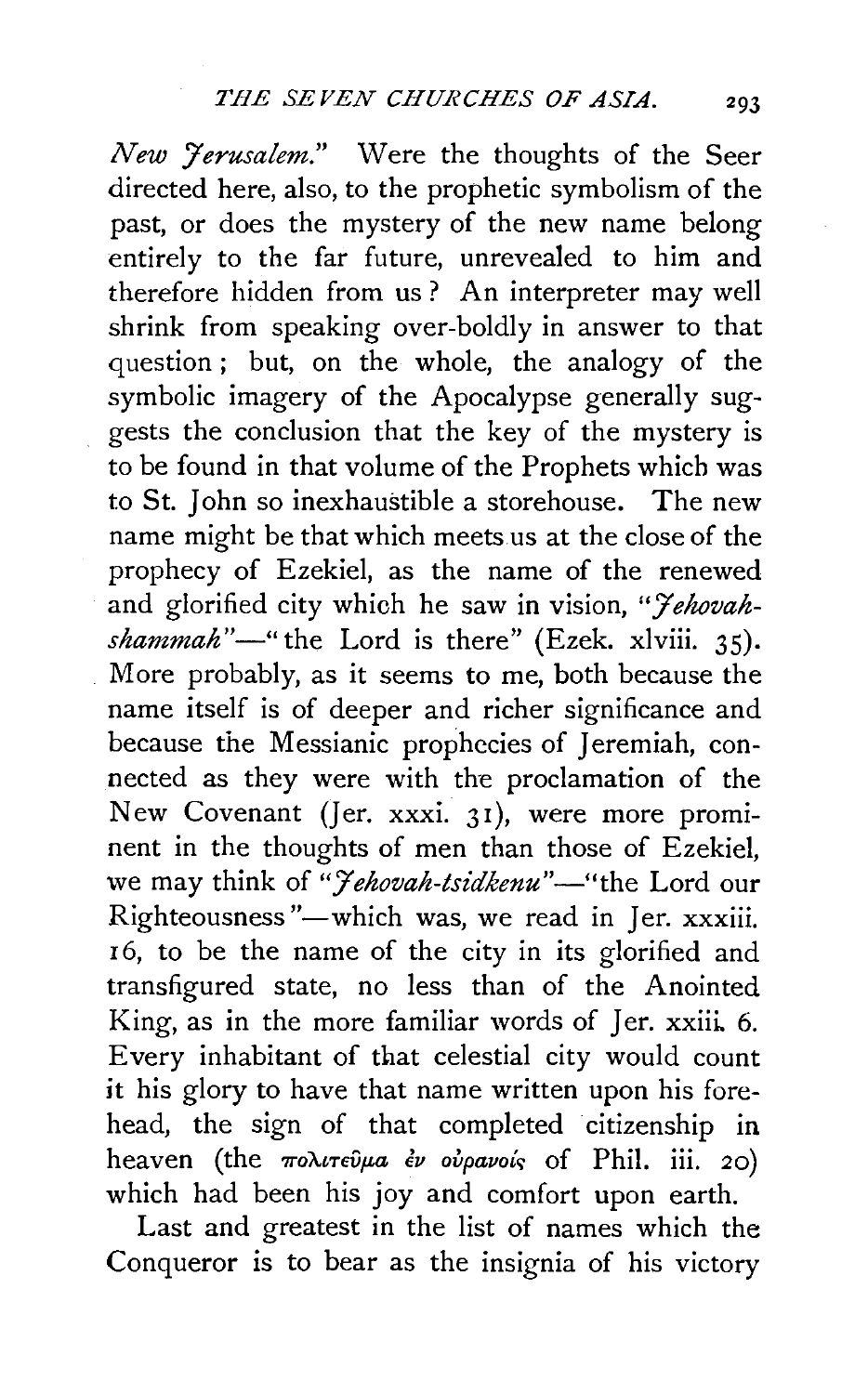is the "new name" of the Lord Himself. Here we are reminded of the analogous promise to the Church of Pergamos,—the " new name," though not in that instance of the Lord who speaks, but of the disciple who has been faithful to the end. There we saw that the new name was the symbol of a new and transfigured character, and this may guide us to a right apprehension of the meaning of the promise here. The name is not one that is merely "new" now, but one that shall be new in the day of the final victory. It is, therefore, more even than those two great names, "the Word of God" and " King of kings and Lord of lords" (Chap. xix.  $13-16$ ), which the Apostle heard and beheld in one of his later visions. For these his own writings made familiar to the minds of men even during the time of struggle and incompleteness, and there was, besides these—written, it would seem, not, like the latter of those two names, on " the vesture and the thigh," but on the diadems that crowned his brow-another more mysterious name, seen but not understood even by the Seer, a name "which no one knoweth but himself." Full and rich as are the names of Jesus now, the Son of God, the Son of Man, the Word, the Christ, the King of kings and Lord of lords, revealing what we can in some measure even now comprehend and realize, there will be in the completed glory of the kingdom a yet fuller revelation of all that He is in Himself, of all that He has been to us. Now "we know in part, but then we shall know even as also we are known ; now we see through a glass darkly, but then face to face" (1 Cor. xiii. 12). We know not what we shall